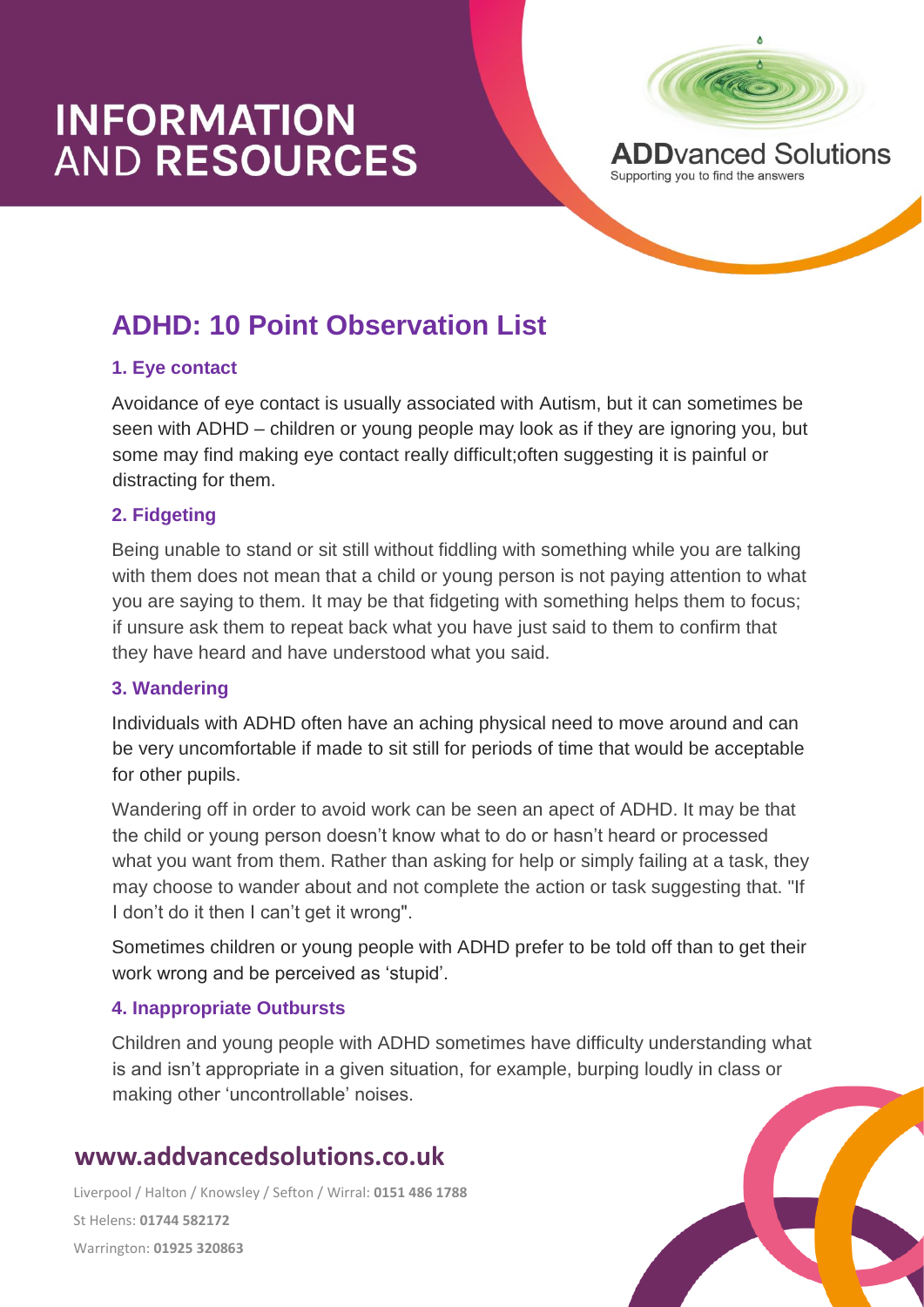## **INFORMATION AND RESOURCES**



Supporting you to find the answers

They can see these things as being funny and socially acceptable and can be poor judges of timing and context too, not realising that something that was funny in the playground is not so funny in assembly! They can make remarks inappropriate to the situation. They say what they see; partly due to their impulsivity, but they can also have difficulty reading social cues in a similar way to children or young people with Autism.

#### **5. Consequences**

Children or young people with ADHD often make no connection between an action and its consequences. If you correct a child or young person, they may be very sorry for what they have done but apparently without thinking they may do the very same thing again. Learning from their mistakes is not easy for them and this will need to be supported with children and young people with ADHD.

#### **6. Daydreaming**

Daydreaming is a characteristic of ADHD; not fully paying attention to a task or being easily distracted can cause problems for children or young people with ADHD. It is not that they are choosing 'not' to pay attention. It may seem to you that they are just choosing to daydream, it is more likely that their mind will drift towards something of more interest or relevance to them.

Individuals with ADHD find it difficult to differentiate between different inputs; everything seems to come in at the same level and they can't focus in on a specific one – their parent's instructions, for example. The sounds and sights of their surroundings can overwhelm and distract them from the thing they are trying to focus on. This prevents them from concentrating when they need to.

#### **7. Low self-esteem**

This can cause real problems for children and young people with ADHD. They can often feel that they fail at tasks or activities that others can do. They may believe that they can't successfully complete tasks before they even try. Many children or young people with ADHD fear failure; they fear they will get tasks wrong, that they are not good at tasks or activities (based on past experiences) and so they often give up trying.

### **www.addvancedsolutions.co.uk**

Liverpool / Halton / Knowsley / Sefton / Wirral: **0151 486 1788** St Helens: **01744 582172**  Warrington: **01925 320863**